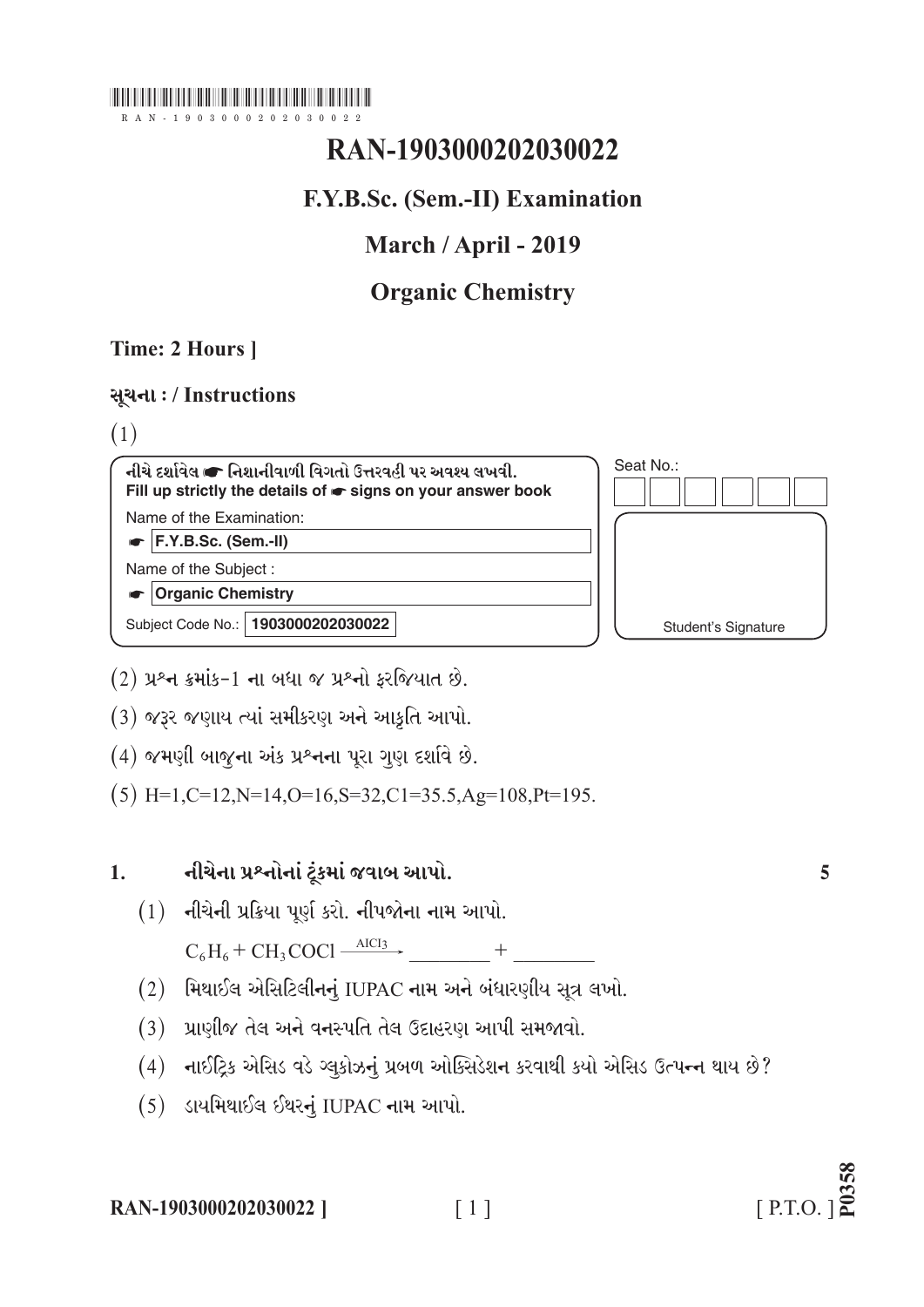#### નીચેનામાંથી કોઈપણ ત્રણના જવાબ આપો.  $2.$

- $(1)$  પર્કિન પ્રક્રિયાની ક્રિયાવિધિ સમજાવો.
- $(2)$  SN, ક્રિયાવિધિ સમજાવો.
- (3) અસમ આલ્કીનની સમપ્રકિયક સાથેની ક્રિયાવિધિ યોગ્ય ઉદાહરણ આપી સમજાવો.
- (4) ઈલેક્ટ્રોમેરિક અસર અને વિદ્યુતપ્રેરક અસર વચ્ચેનો તફાવત આપો.
- $(5)$  બેન્ઝીનની હેલોજીનેશ પ્રક્રિયાની ક્રિયાવિધિ સમજાવો.

#### નીચેનામાંથી કોઈપણ ત્રણના જવાબ આપો.  $3.$

- $(1)$  1, 3 બ્યુટાડાઈન બનાવવાની બે રીત આપો. 1, 3 બ્યુટાડાઈનની H<sub>2</sub>, HBr અને Br<sub>2</sub> સાથેની પ્રક્રિયાઓ આપો.
- (2) આલ્કાઈલ હેલાઈડનું ડિહાઈડ્રોહેલોજીનેશન યોગ્ય ઉદાહરણ આપી સમજાવો.
- (3) ઈથિલીન, સ્ટાયરીન અને વિનાઈલ ક્લોરાઈડનું બહલીકરણ અને મળતી નિપજોના ઉપયોગ આપો.
- $(4)$  તેલનો એસિડ આંક એટલે શું? તેલનો એસિડ આંક નક્કી કરવાની રીત વર્ણવો.
- $(5)$  સ્લિસેરાઈડનો સાબુકરણઆંક નક્કી કરવાની રીત ગણતરી સહિત વર્ણવો.

#### નીચેનામાંથી કોઈપણ ત્રણના જવાબ આપો.  $\overline{4}$ .

- $(1)$  પૂરવાર કરો કે ગ્લુકોઝ
	- (i) પાંચ મુક્ત -OH સમૂહ.
	- $(ii)$  CH<sub>2</sub>OH સમૂહ.
	- (iii) છ કાર્બનની સરળ શુંખલા ધરાવે છે.
- $(2)$  કાર્બોહાઈડ્રેટસ એટલે શું? ફૂકટોઝ પર HNO<sub>3</sub> અને HCN પ્રક્રિયકોની અસર ચર્ચો.
- (3) ગ્લુકોઝ અને ફુકટોઝની વધુ પડતા ફિનાઈલ હાઈડ્રેઝીન સાથેની પ્રક્રિયા આપો.
- $(4)$  નીચેનાના બંધારણીય સત્રો આપો.
	- $(1)$  5 મિથાઈલ હેક્ઝ -1-ઈન-3- ઓન.
	- $(2)$  4 હાઈડ્રોક્સી -4 નાઈટ્રો -1- પેન્ટેનોઈક એસિડ.
	- $(3)$  4 મિથાઈલ 2- પેન્ટાઈન.
	- $(4)$  2 હાઈડ્રોક્સી પ્રોપેન
	- $(5)$  5 હાઈડ્રોક્સી -3- નાઈટ્રો હેક્ઝ-1,4 ડાઈન.

RAN-1903000202030022 1  $\lceil 2 \rceil$  15

15

 $\begin{bmatrix} \text{Contd.} \\ \text{Contd.} \end{bmatrix}$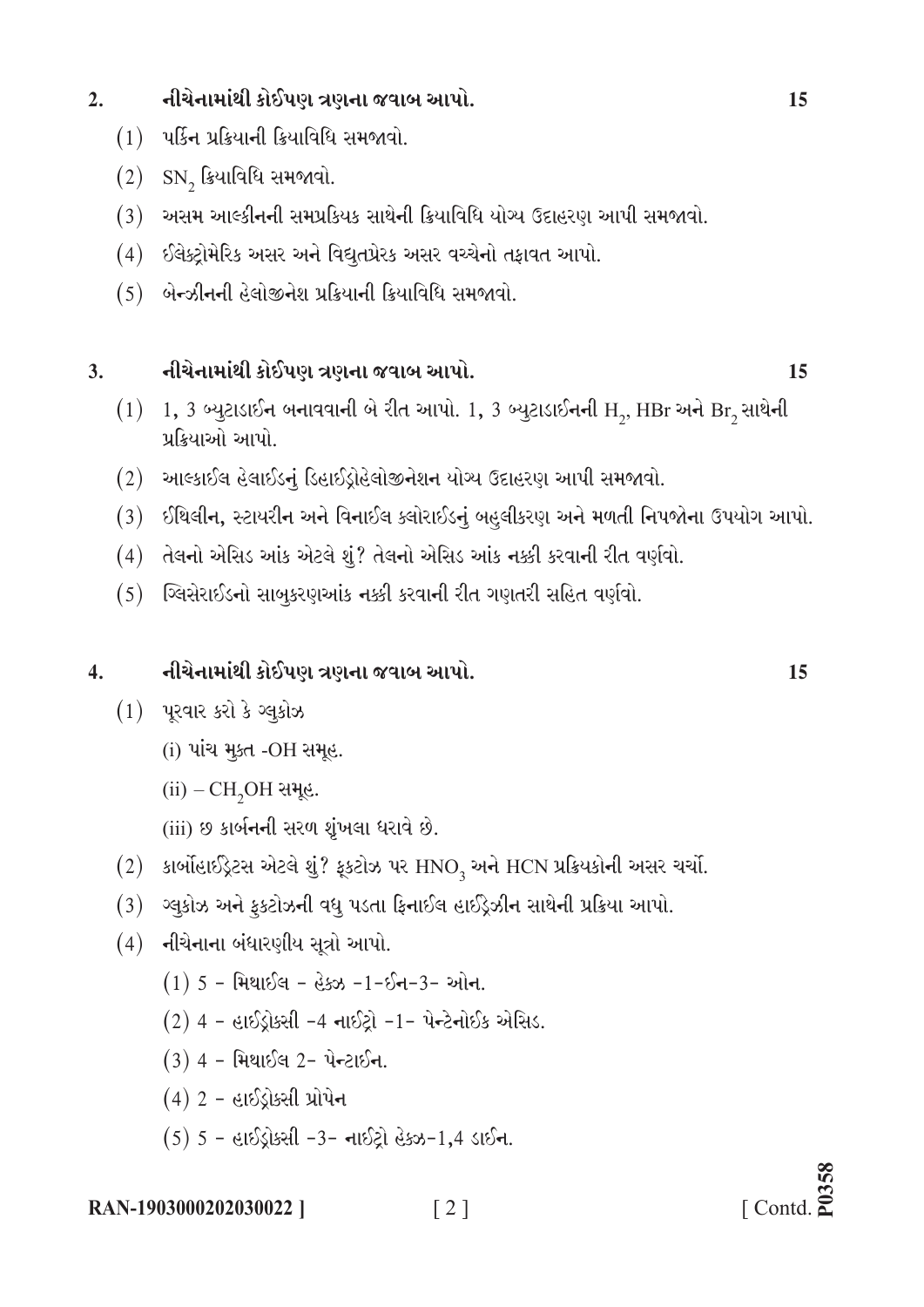(5) 
$$
\sqrt{4} = \sqrt{4} + \sqrt{4} = \sqrt{4} + \sqrt{4} = \sqrt{4} + \sqrt{4} = \sqrt{4} + \sqrt{4} = \sqrt{4} + \sqrt{4} = \sqrt{4} + \sqrt{4} = \sqrt{4} + \sqrt{4} = \sqrt{4} + \sqrt{4} = \sqrt{4} + \sqrt{4} = \sqrt{4} + \sqrt{4} = \sqrt{4} + \sqrt{4} = \sqrt{4} + \sqrt{4} = \sqrt{4} + \sqrt{4} = \sqrt{4} + \sqrt{4} = \sqrt{4} + \sqrt{4} = \sqrt{4} + \sqrt{4} = \sqrt{4} + \sqrt{4} = \sqrt{4} + \sqrt{4} = \sqrt{4} + \sqrt{4} = \sqrt{4} + \sqrt{4} = \sqrt{4} + \sqrt{4} = \sqrt{4} + \sqrt{4} = \sqrt{4} + \sqrt{4} = \sqrt{4} + \sqrt{4} = \sqrt{4} + \sqrt{4} = \sqrt{4} + \sqrt{4} = \sqrt{4} + \sqrt{4} = \sqrt{4} + \sqrt{4} = \sqrt{4} + \sqrt{4} = \sqrt{4} + \sqrt{4} = \sqrt{4} + \sqrt{4} = \sqrt{4} + \sqrt{4} = \sqrt{4} + \sqrt{4} = \sqrt{4} + \sqrt{4} = \sqrt{4} + \sqrt{4} = \sqrt{4} + \sqrt{4} = \sqrt{4} + \sqrt{4} = \sqrt{4} + \sqrt{4} = \sqrt{4} + \sqrt{4} = \sqrt{4} + \sqrt{4} = \sqrt{4} + \sqrt{4} = \sqrt{4} + \sqrt{4} = \sqrt{4} + \sqrt{4} = \sqrt{4} + \sqrt{4} = \sqrt{4} + \sqrt{4} = \sqrt{4} + \sqrt{4} = \sqrt{4} + \sqrt{4} = \sqrt{4} + \sqrt{4} = \sqrt{4} + \sqrt{4} = \sqrt{4} + \sqrt{4} = \sqrt{4} + \sqrt{4} = \sqrt{4} + \sqrt{4} = \sqrt{4} + \sqrt{4} = \sqrt{4} + \sqrt{4} = \sqrt{4} + \sqrt{4} = \sqrt{4} + \sqrt{4} = \sqrt{4} + \sqrt{4} = \sqrt{4} + \sqrt{4} = \sqrt{4} + \sqrt{4} = \sqrt{4} + \sqrt{4} = \sqrt{4} + \sqrt{4} = \sqrt{4} + \sqrt{4} = \sqrt{4} + \sqrt{4
$$

## **English Version**

## **Instructions**

- 1. All questions of No. 1 are compulsory.
- 2. Give equations and figures wherever necessary.
- 3. Figures to the right indicate marks of the question.
- 4. H=1,C=12,N=14,O=16,S=32,C1=35.5,Ag=108,Pt=195.

### **1. Give answer the following question in short: 5**

- (1) Complete the following reaction. Give name of the products.  $C_6H_6 + CH_3COCl \xrightarrow{AICI_3} +$
- (2) Give the IUPAC name and structural formula of meth > l acetylene.
- (3) Explain animal oil and vegitable oil with suitable examples.
- (4) Strong oxidation of glucose by nitric acid, which acid is obtained?
- (5) Give IUPAC name of dimethyl ether.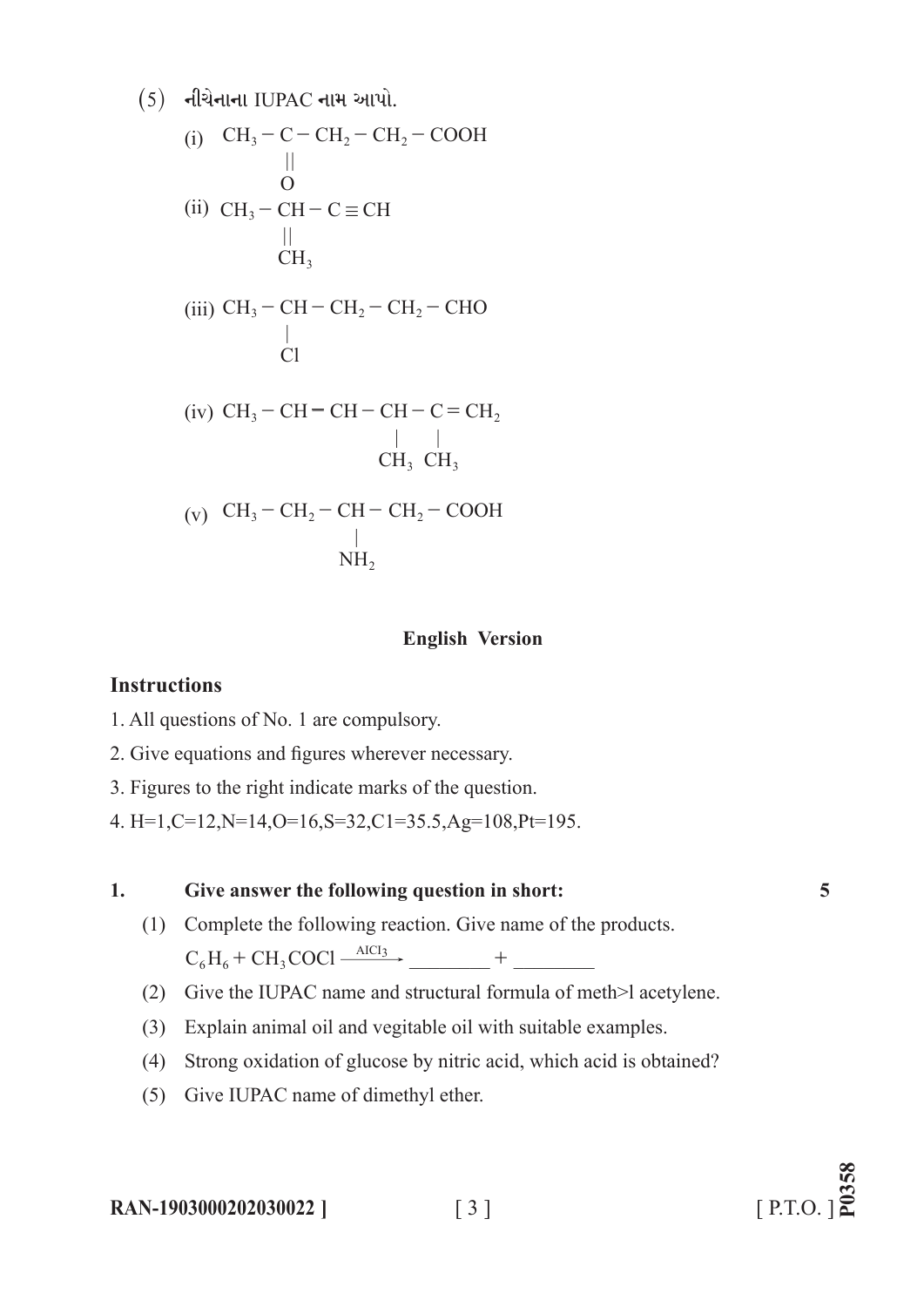## **2. Give answer any three of the following: 15**

- (1) Explain the mechanism of Perkin's reaction.
- (2) Explain reaction mechanism of  $SN_2$ .
	- (3) Explain with suitable illustration the mechanism of reaction between asymmetric alkene and symmetric reagent.
	- (4) Distinguish between electromeric effect and inductive effect.
	- (5) Explain the mechanism of halogenation of benzene.

## **3. Give answer any three of following: 15**

- (1) Give two methods of preparation of 1, 3 Butadience .Give reactions of 1, 3 butadience with  $H_2$ , HBr and Br<sub>2</sub>.
- (2) Explain dehydrohalogenation of alkyl halide with suitable illustration.
- (3) Give polymerization of ethylene, styrene and vinyl chloride and give uses of products obtained.
- (4) What is acid value of an oil. Describe the method of determination of acid value of an oil.
- (5) Describe with calculation the method of determining saponification value of glycerides.

## **4. Give answer any three of the following: 15**

- (1) Prove that glucose contain:
	- a) Five free OH groups
- b)  $\underline{\hspace{1cm}}$  CH<sub>2</sub>OH group
	- c) Straight chain of six carbon atoms.
- (2) What are carbohydrates? Discuss the effect of  $HNO<sub>3</sub>$  and HCN on fructose.
	- (3) Give reaction of glucose and fructose with excess of phenyl hydrazine.
	- (4) Give structural formula of the following.
		- a) 5-methyl-hex-l-ene-3-one
		- b) 4-Hydroxy-4 nitro-l- pentanoic acid
		- c) 4 methyl 2-pentyne
		- d) 2 hydroxy propane
		- e) 5-hydroxy-3 nitro-hex-1,4-diene

## **RAN-1903000202030022** ] [ 4 ]

# $[$  Contd. $\sum_{n=1}^{\infty}$